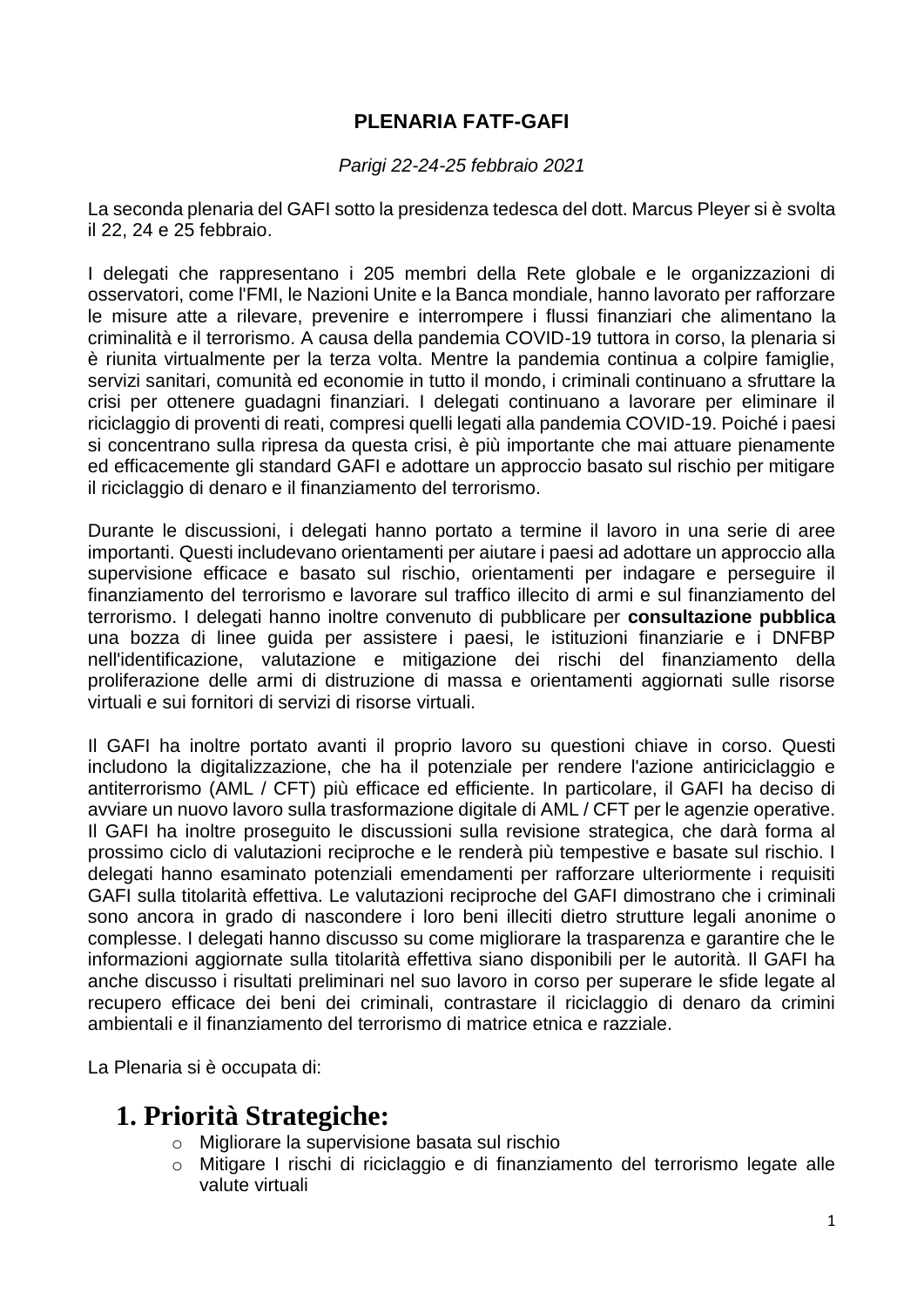- o Rafforzare le misure di prevenzione per la proliferazione delle armi di distruzione di massa
- o Migliorare le indagini e le prosecuzioni legati al finanziamento del terrorismo
- o Combattere traffico illecito di armi e di finanziamento del terrorismo

## **2. Processi specifici per paese:** <sup>I</sup>

- o Impatto del COVID-19 sui processi di mutua valutazione del FATF
- o Impatto del COVID-19 sui processi di monitoraggio delle Giurisdizioni soggette a monitoraggio rinforzato
- o Rafforzamento del Global Network

Ogni informazione sulle conclusioni della Plenaria è stata pubblicata sul sito ufficiale del FATF-GAFI [\(www.fatf-gafi.org\)](http://www.fatf-gafi.org/) che trovate di seguito riportate.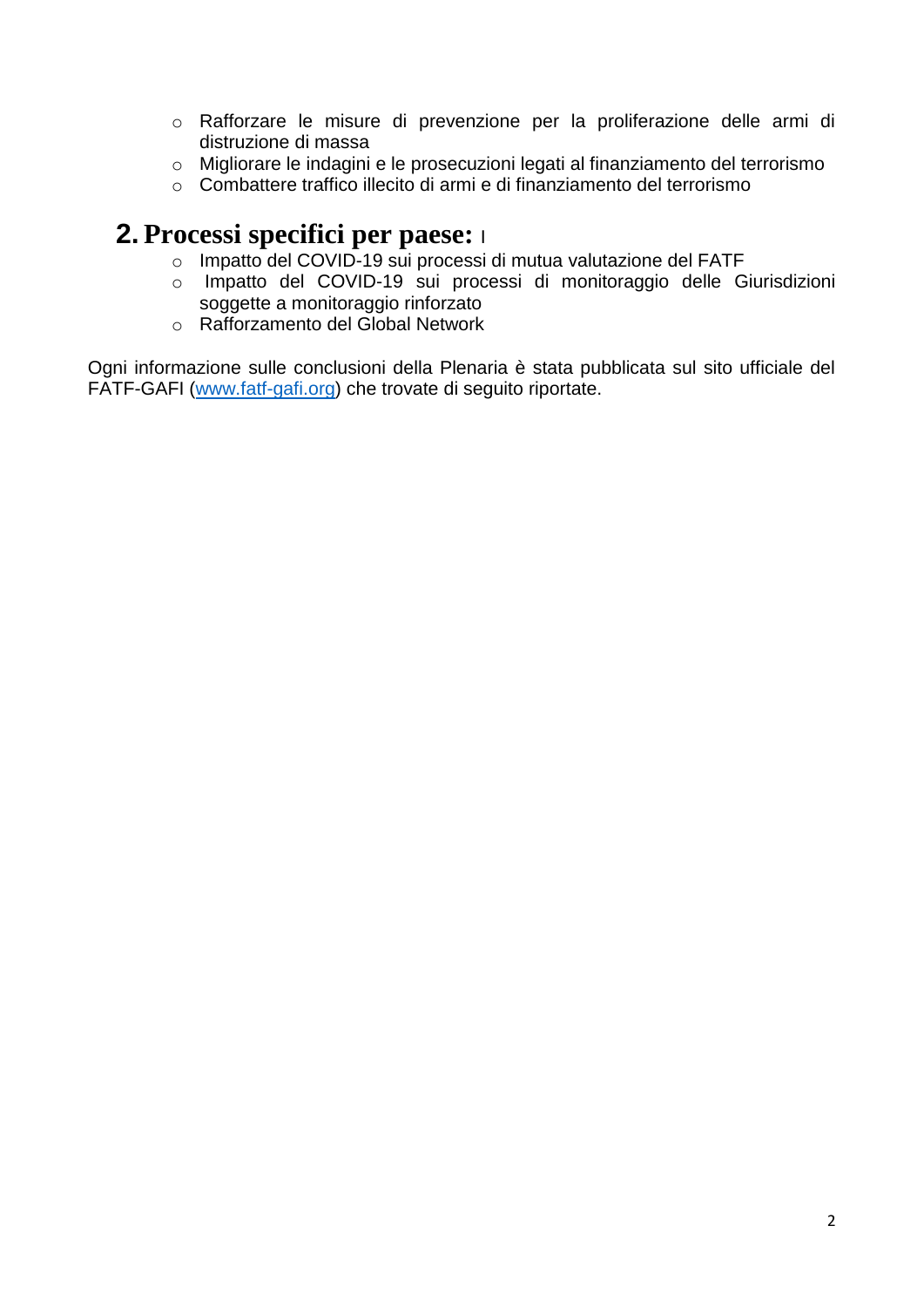

# **Outcomes FATF Plenary, 22, 24 and 25 February 2021**

*Paris, 25 February 2021* - The second Plenary of the FATF under the German Presidency of Dr Marcus Pleyer took place on 22, 24 and 25 February.

Delegates representing the 205 members of the Global Network and observer organisations, such as the IMF, the United Nations and the World Bank, worked through a full agenda to strengthen global safeguards to detect, prevent and disrupt the financial flows that fuel crime and terrorism. Due to the ongoing COVID-19 pandemic, the Plenary met virtually for the third time. As the pandemic continues to impact families, healthcare services, communities and economies worldwide, criminals continue to exploit the crisis for financial gain. Delegates continue to work to stamp out the laundering of proceeds of crimes including those linked to the COVID-19 pandemic. As countries focus on recovering from this crisis, it is more important than ever to fully and effectively implement the FATF Standards and take a risk-based approach to mitigating money laundering and terrorist financing risks.

During their discussions, delegates finalised work in a number of important areas. These included guidance to help countries take an effective, risk-based approach to supervision, guidance on investigating and prosecuting terrorist financing and work on illicit arms trafficking and terrorist financing, the latter two available to competent authorities. Delegates also agreed to release for public consultation a draft guidance to assist countries, financial institutions and DNFBPs in identifying, assessing and mitigating the risks of the financing of the proliferation of weapons of mass destruction, and updated guidance on virtual assets and virtual asset service providers.

The FATF also advanced its work on ongoing key issues. These include digitalisation, which has the potential to make anti-money laundering and counter-terrorist financing (AML/CFT) action more effective and efficient. In particular, the FATF agreed to start new work on digital transformation of AML/CFT for operational agencies. The FATF also continued discussions on the strategic review, which will shape the next round of mutual evaluations and make them more timely and risk-based. Delegates explored potential amendments to further strengthen the FATF requirements on beneficial ownership. The FATF's mutual evaluations, as well as high-profile examples of abuse, demonstrate that criminals are still able to hide their illicit assets behind anonymous or complex legal structures. Delegates discussed how to improve transparency and ensure that up-to-date beneficial ownership information is available to authorities. The FATF also discussed the preliminary findings in its ongoing work to overcoming the challenges linked to the effective recovery of criminals' assets, tackle money laundering from environmental crimes and the financing of ethnically and racially motivated terrorism.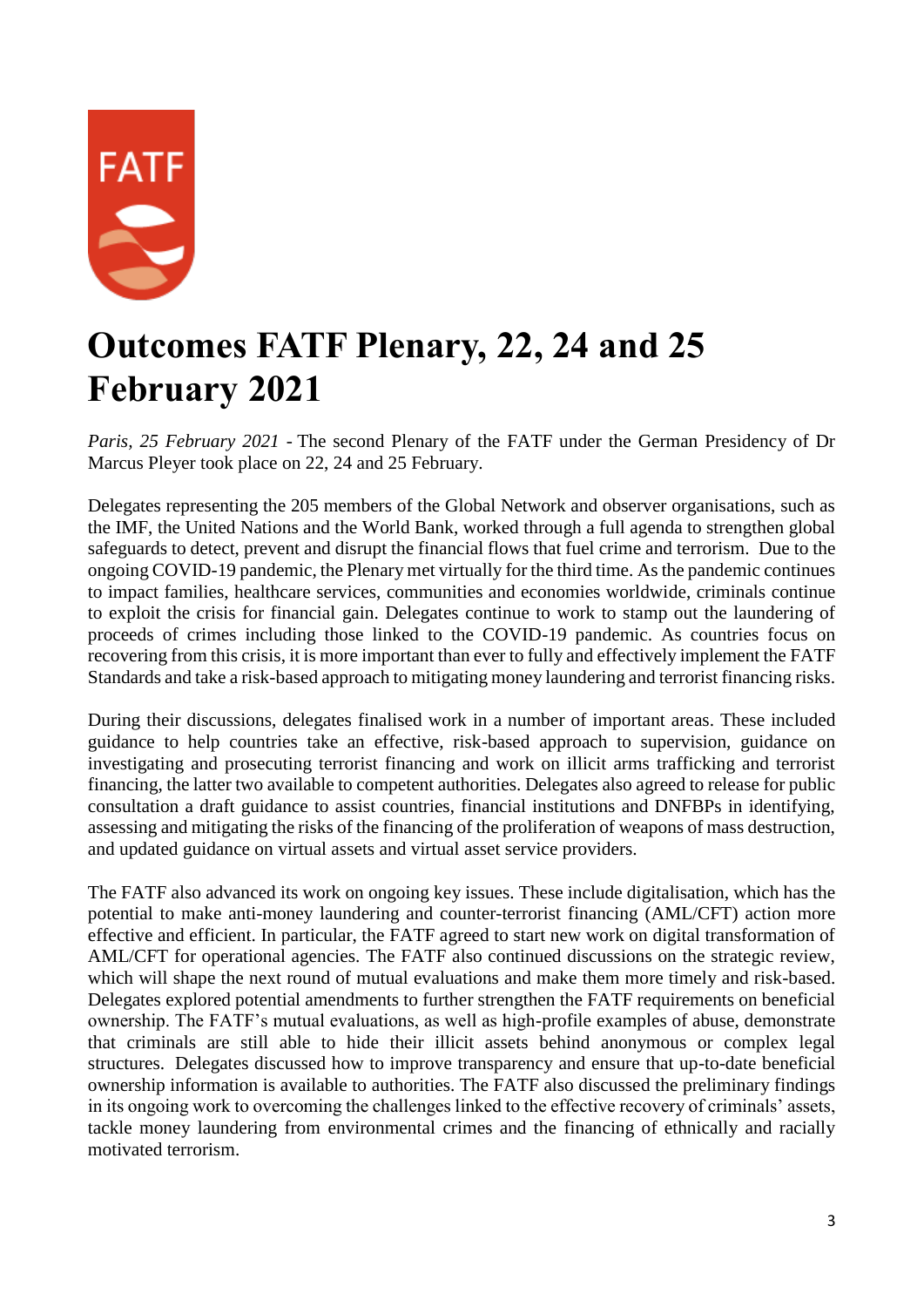# **1. Strategic Initiatives**

- o Improving risk-based supervision
- o Mitigating the money laundering and terrorist financing risks of virtual assets
- o Strengthening measures to prevent the financing of proliferation of weapons of mass destruction
- o Improving terrorist financing investigations and prosecutions
- o Tackling illicit arms trafficking and terrorist financing

# **2. Country-specific processes**

- o Mutual Evaluation of New Zealand
- o Impact of COVID-19 on Mutual Evaluation processes
- o Jurisdictions under Increased Monitoring
- o Strengthening the Global Network

# **1. Strategic Initiatives**

#### **Improving risk-based supervision**

The FATF approved new guidance to help improve effective, risk-based supervision. Supervisors play a crucial role in preventing money laundering and terrorist financing. They do this by helping their regulated entities, such as banks, accountants, money value transfer services, VASPs and other designated non-financial business and professions, understand the risks they face and how to mitigate them. Effective supervisors also ensure that regulated entities comply with their AML/CFT obligations and take appropriate action if those entities fail to do so.

Taking a risk-based approach to supervision means addressing the full spectrum of risks, from higher to lower risk sectors but focusing resources where the risks are highest. A risk-based approach is less burdensome on lower risk sectors or activities which is critical for maintaining or increasing financial inclusion.

Transitioning from rules-based supervision to risk-based supervision takes time and can be challenging as the results of mutual evaluations have shown. It requires a change in supervisory culture. Supervisors need to have an in-depth understanding of the risks that their regulated entities face. They also need to have appropriate powers, capacity and resources as well as political and organisational support. The FATF's new risk-based supervision guidance addresses common implementation challenges. It provides country examples and examples of strategies for supervising non-financial businesses and professions and virtual asset service providers (VASPs). The FATF will release this guidance in the first week of March.

#### **Mitigating the money laundering and terrorist financing risks of virtual assets**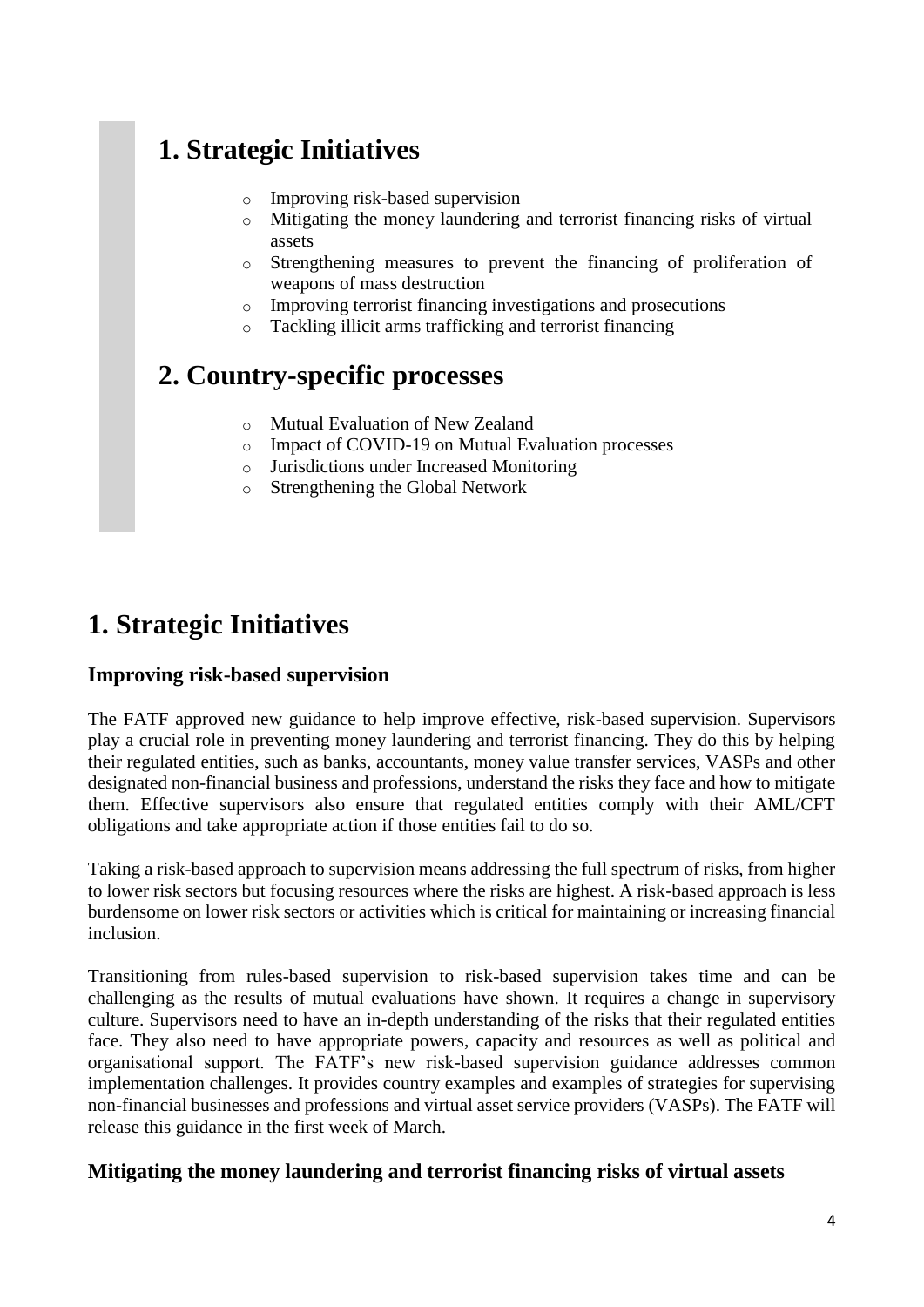The FATF has agreed to release an update to the FATF guidance for virtual assets and VASPs for public consultation. This guidance was released in June 2019 and accompanied amendments to the FATF Standards to clearly place AML/CFT obligations in relation to virtual assets and VASPs. The FATF Recommendations now require that VASPs are regulated, licensed and registered, and subject to effective systems for monitoring and supervision. The [FATF's 12-month review](http://www.fatf-gafi.org/publications/fatfrecommendations/documents/12-month-review-virtual-assets-vasps.html) of the implementation of the revised FATF Standards on virtual assets and VASPs, highlighted that both the public and private sectors had made progress in implementing necessary measures. But, it also revealed a need for greater guidance to implement the revised requirements, including for lowcapacity countries.

The FATF has now updated its guidance to address specific areas, including on how to apply the FATF Standards to so-called stablecoins, how public and private sectors can implement the travel rule, and how to address the risks of disintermediated peer-to-peer transactions. The FATF will publish the public consultation draft in March. Feedback from the consultation will inform the final guidance which the FATF expects to approve in June 2021. The FATF has also launched its second 12-month review which will look at the state of implementation globally of the FATF Standards on virtual assets, and identify any further challenges.

#### **Strengthening measures to prevent the financing of proliferation of weapons of mass destruction**

The FATF agreed new guidance on proliferation financing risk assessment and mitigation for public consultation. In October 2020, the FATF significantly strengthened its measures to prevent the financing of weapons of mass destruction (WMD) proliferation financing, a serious threat to international peace and security. At the same time, the FATF committed to develop guidance to assist countries and the private sector in assessing and mitigating the proliferation financing risk. This new guidance aims to clarify the implementation of the FATF requirements, including how to prepare a risk assessment in the context of proliferation financing, risk indicators for potential breach, nonimplementation or evasion of proliferation financing sanctions obligations, and commensurate risk mitigation measures needed to address the identified risks, including for low-risk entities to avoid the unintended consequences of financial exclusion. It also addresses the supervision of proliferation financing risk assessments and mitigation. The FATF, will release the guidance for public consultation in March before finalising and approving it in June 2021.

#### **Improving terrorist financing investigations and prosecutions**

Investigation and prosecution of terrorist financing is a fundamental but also challenging part of any effective CFT regime. Assessments conducted throughout the Global Network highlighted that many countries have major or fundamental weaknesses in investigating or prosecuting those who finance terrorism. The United Nations Security Council also expressed its concern in Resolution 2462 (2019), which calls for more effective investigation and prosecution of terrorism financing. The FATF has now finalised a guidance that provides best practices to national authorities to improve the effectiveness of their legal actions against terrorist financing. This guidance covers detection, investigative strategies for common types of terrorist financing activity, proving intent and knowledge, and confiscation of assets as a tool to disrupt terrorist financing. This confidential report will be made available for use by relevant government authorities. Government officials should contact their FATF national contacts for further details.

#### **Tackling Illicit Arms Trafficking and Terrorist Financing**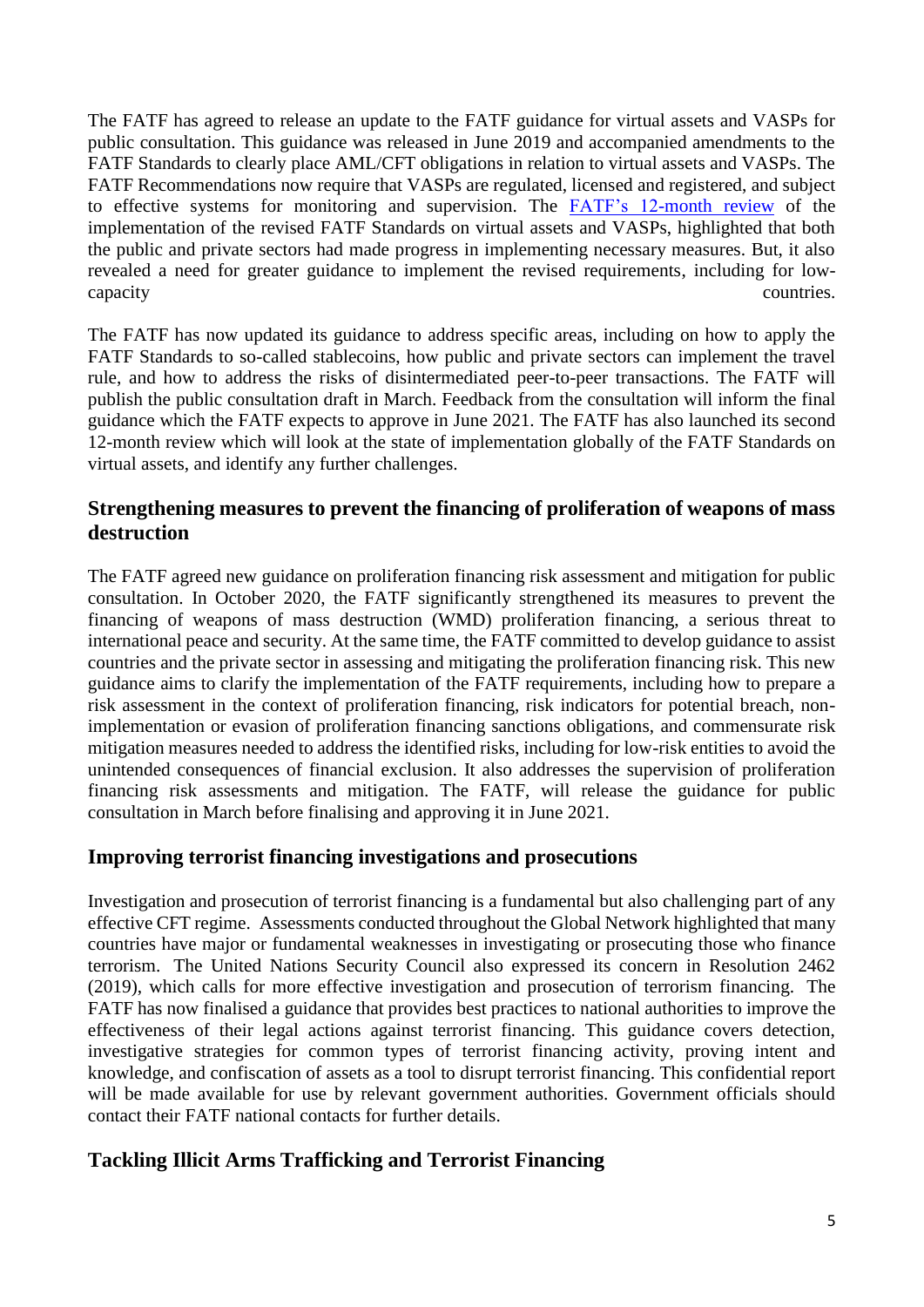The illicit arms trade fuels conflicts around the world and impacts the lives of innocent civilians. At the start of the German Presidency in June 2020, the FATF made it a priority to further explore the links between illicit arms trafficking and terrorist financing. The FATF has now approved a report that will raise awareness across the Global Network, particularly in the context of national risk assessments, and help countries develop effective operational responses. A better understanding of illicit arms trafficking will help achieve one of the UN's Sustainable Development Goals of reducing illicit arms flows. This confidential report, which includes input from across the Global Network, will be made available for use by relevant government authorities. Government officials should contact their FATF national contacts for further details.

# **2. Country-specific processes**

#### **Mutual Evaluation of New Zealand**

The Plenary discussed the joint FATF and Asia/Pacific Group on Money Laundering assessment of New Zealand's measures to combat money laundering and terrorist financing in the FATF's first ever virtual discussion of a mutual evaluation. The Plenary concluded that New Zealand's measures to combat money laundering and terrorist financing are delivering good results, but the country needs to focus more on improving the availability of beneficial ownership information, strengthening supervision and implementation of targeted financial sanctions. New Zealand has a good understanding of the risks it faces and is achieving substantial results in its money laundering and terrorist financing investigations and prosecutions and use of financial intelligence. The country is particularly effective in the confiscation of criminal proceeds and its international cooperation with its international partners.

The FATF will publish the report in April after a quality and consistency review.

#### **Impact of COVID-19 on Mutual Evaluation Processes**

The COVID-19 pandemic has continued to impact the FATF's mutual evaluation and follow up processes. The FATF discussed how to proceed with the remaining mutual evaluations, some of which are already underway but where the on-site visit had to be postponed due to the current crisis. The FATF will continue to update its mutual evaluation schedule, with new dates for on-site visits as they are rescheduled. Work on follow-up reports, including those with technical compliance reratings, is proceeding as usual.

#### **Jurisdictions under Increased Monitoring**

Jurisdictions under increased monitoring are actively working with the FATF to address strategic deficiencies in their regimes to counter money laundering, terrorist financing, and proliferation financing. When the FATF places a jurisdiction under increased monitoring, it means the country has committed to resolve swiftly the identified strategic deficiencies within agreed timeframes and is subject to extra checks.

In line with the flexible procedures adopted in October 2020 to allow FATF to continue its monitoring programme in light of the COVID-19 pandemic, the FATF has updated its statements for countries under review.

 *New jurisdictions subject to increased monitoring:* Burkina Faso, the Cayman Islands, Morocco and Senegal